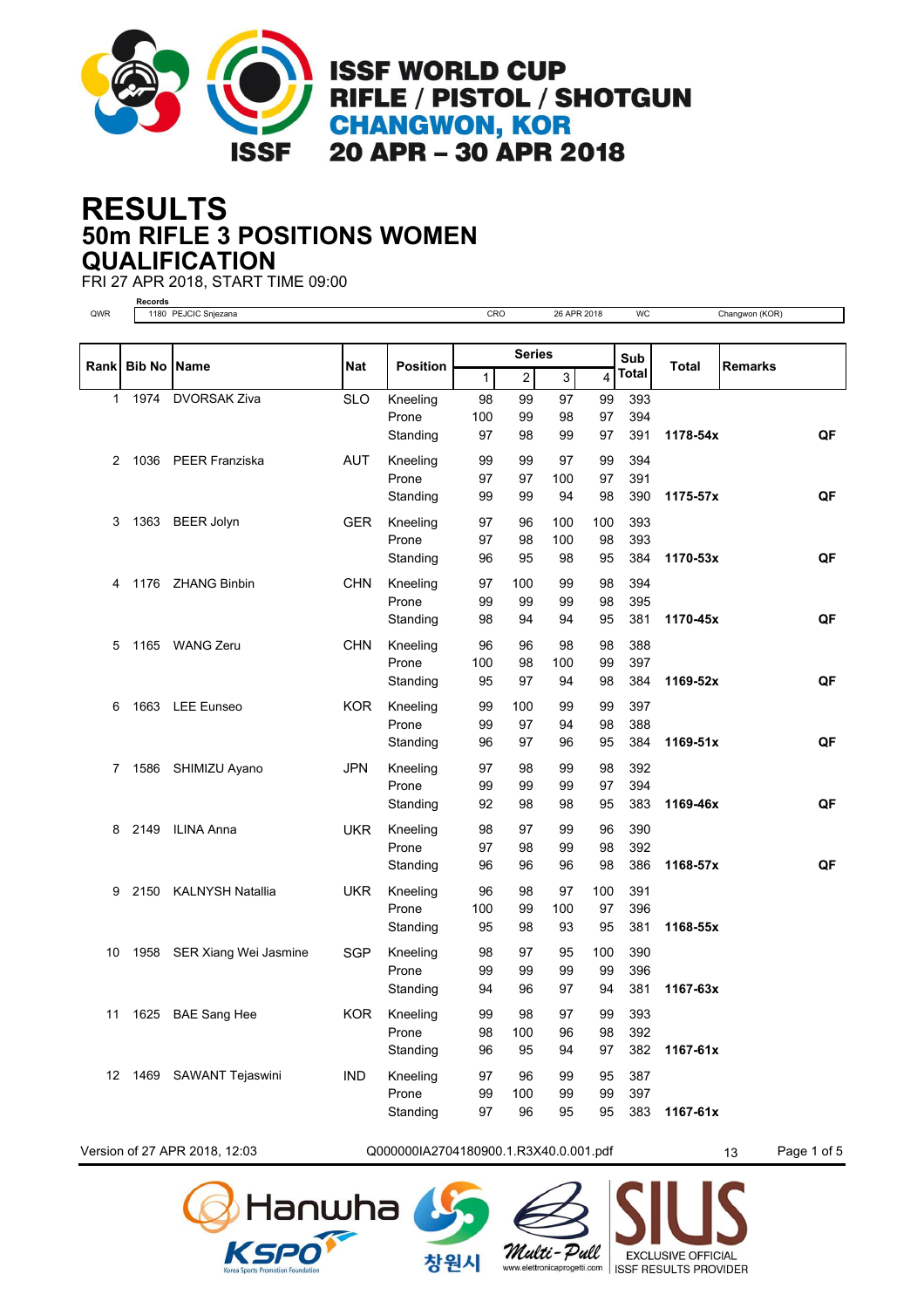| <b>Rank</b> | <b>Bib No Name</b> |                               | Nat                                   | <b>Position</b>   | <b>Series</b> |                |          | Sub                     | Total      | <b>Remarks</b>    |  |
|-------------|--------------------|-------------------------------|---------------------------------------|-------------------|---------------|----------------|----------|-------------------------|------------|-------------------|--|
|             |                    |                               |                                       |                   | $\mathbf{1}$  | $\overline{c}$ | 3        | $\overline{\mathbf{4}}$ | Total      |                   |  |
| 13          |                    | 1287 HYRKAS Emmi              | <b>FIN</b>                            | Kneeling          | 95            | 96             | 99       | 97                      | 387        |                   |  |
|             |                    |                               |                                       | Prone             | 99            | 99             | 98       | 97                      | 393        |                   |  |
|             |                    |                               |                                       | Standing          | 97            | 97             | 97       | 96                      | 387        | 1167-54x          |  |
| 14          |                    | 1995 ARSOVIC Andrea           | <b>SRB</b>                            | Kneeling          | 96            | 98             | 98       | 96                      | 388        |                   |  |
|             |                    |                               |                                       | Prone             | 97            | 98             | 98       | 99                      | 392        |                   |  |
|             |                    |                               |                                       | Standing          | 99            | 98             | 94       | 96                      | 387        | $1167 - 51x$      |  |
| 15          |                    | 2154 LESKIV Lessia            | <b>UKR</b>                            | Kneeling          | 96            | 95             | 97       | 98                      | 386        |                   |  |
|             |                    |                               |                                       | Prone             | 100           | 100            | 98       | 98                      | 396        |                   |  |
|             |                    |                               |                                       | Standing          | 94            | 95             | 96       | 99                      | 384        | 1166-52x          |  |
| 16          |                    | 1940 ZYKOVA Yulia             | <b>RUS</b>                            | Kneeling          | 94            | 96             | 99       | 94                      | 383        |                   |  |
|             |                    |                               |                                       | Prone             | 97            | 99             | 99       | 99                      | 394        |                   |  |
|             |                    |                               |                                       | Standing          | 98            | 96             | 97       | 98                      | 389        | 1166-49x          |  |
| 17          |                    | 1573 KONOMOTO Maki            | JPN                                   | Kneeling          | 99            | 95             | 95       | 98                      | 387        |                   |  |
|             |                    |                               |                                       | Prone             | 98            | 97             | 99       | 99                      | 393        |                   |  |
|             |                    |                               |                                       | Standing          | 96            | 97             | 95       | 97                      | 385        | 1165-57x          |  |
| 18          |                    | 1883 COMAN Laura-Georgeta     | <b>ROU</b>                            | Kneeling          | 97            | 97             | 97       | 97                      | 388        |                   |  |
|             |                    |                               |                                       | Prone             | 97            | 100            | 98       | 98                      | 393        |                   |  |
|             |                    |                               |                                       | Standing          | 97            | 95             | 95       | 97                      | 384        | 1165-55x          |  |
| 19          |                    | 1589 TOISHI Mai               | <b>JPN</b>                            | Kneeling          | 96            | 97             | 96       | 99                      | 388        |                   |  |
|             |                    |                               |                                       | Prone             | 99            | 97             | 100      | 97                      | 393        |                   |  |
|             |                    |                               |                                       | Standing          | 96            | 98             | 93       | 97                      | 384        | 1165-54x          |  |
| 20          |                    | 1556 ZUBLASING Petra          | <b>ITA</b>                            | Kneeling          | 99            | 96             | 96       | 99                      | 390        |                   |  |
|             |                    |                               |                                       | Prone             | 99            | 98             | 97       | 98                      | 392        |                   |  |
|             |                    |                               |                                       | Standing          | 96            | 95             | 95       | 97                      | 383        | 1165-52x          |  |
| 21          |                    | 1160 WAN Xiangyan             | <b>CHN</b>                            | Kneeling          | 98            | 99             | 97       | 98                      | 392        |                   |  |
|             |                    |                               |                                       | Prone             | 98            | 96             | 97       | 98                      | 389        |                   |  |
|             |                    |                               |                                       | Standing          | 98            | 98             | 94       | 94                      | 384        | 1165-52x          |  |
| 22          |                    | 1790 HANSEN Karoline          | NOR                                   | Kneeling          | 96            | 95             | 95       | 96                      | 382        |                   |  |
|             |                    |                               |                                       | Prone             | 100           | 100            | 100      | 98                      | 398        |                   |  |
|             |                    |                               |                                       | Standing          | 97            | 94             | 94       | 99                      | 384        | 1164-64x          |  |
| 23          |                    | 1200 ZELJKOVIC Marta          | <b>CRO</b>                            | Kneeling          | 94            | 98             | 98       | 100                     | 390        |                   |  |
|             |                    |                               |                                       | Prone             | 97            | 98             | 100      | 100                     | 395        |                   |  |
|             |                    |                               |                                       | Standing          | 96            | 92             | 95       | 96                      | 379        | 1164-59x          |  |
| 24          |                    | 1640 JEONG Mira               | KOR                                   | Kneeling          | 97            | 98             | 98       | 97                      | 390        |                   |  |
|             |                    |                               |                                       | Prone             | 97            | 98             | 96       | 98                      | 389        |                   |  |
|             |                    |                               |                                       | Standing          | 98            | 96             | 94       | 97                      | 385        | 1164-43x          |  |
| 25          |                    | 2014 LUSTENBERGER Petra       | SUI                                   | Kneeling          | 96            | 96             | 99       | 97                      | 388        |                   |  |
|             |                    |                               |                                       | Prone             | 100           | 98             | 97       | 97                      | 392        |                   |  |
|             |                    |                               |                                       | Standing          | 95            | 98             | 96       | 94                      | 383        | 1163-45x          |  |
| 26          |                    | 1794 STENE Jenny              | <b>NOR</b>                            | Kneeling          | 96            | 97             | 93       | 96                      | 382        |                   |  |
|             |                    |                               |                                       | Prone             | 100           | 98             | 100      | 99                      | 397        |                   |  |
|             |                    |                               |                                       | Standing          | 98            | 96             | 93       | 96                      | 383        | 1162-51x          |  |
|             |                    |                               | <b>ITA</b>                            |                   |               |                |          |                         |            |                   |  |
| 27          |                    | 1542 GAMBARO Barbara          |                                       | Kneeling<br>Prone | 96<br>99      | 95<br>100      | 97<br>97 | 97<br>97                | 385<br>393 |                   |  |
|             |                    |                               |                                       | Standing          | 97            | 98             | 94       | 95                      | 384        | 1162-40x          |  |
|             |                    |                               |                                       |                   |               |                |          |                         |            |                   |  |
| 28          |                    | 1345 MCINTOSH Seonaid         | <b>GBR</b>                            | Kneeling<br>Prone | 95<br>100     | 98<br>99       | 96<br>98 | 97<br>98                | 386<br>395 |                   |  |
|             |                    |                               |                                       | Standing          | 97            | 95             | 96       | 92                      | 380        | 1161-56x          |  |
|             |                    |                               |                                       |                   |               |                |          |                         |            |                   |  |
| 29          | 2050               | <b>OLOFSSON Linda</b>         | SWE                                   | Kneeling<br>Prone | 97<br>99      | 98<br>99       | 96<br>99 | 96<br>98                | 387<br>395 |                   |  |
|             |                    |                               |                                       | Standing          | 95            | 97             | 95       | 92                      | 379        | 1161-50x          |  |
|             |                    |                               |                                       |                   |               |                |          |                         |            |                   |  |
|             |                    | Version of 27 APR 2018, 12:03 | Q000000IA2704180900.1.R3X40.0.001.pdf |                   |               |                |          |                         |            | Page 2 of 5<br>13 |  |



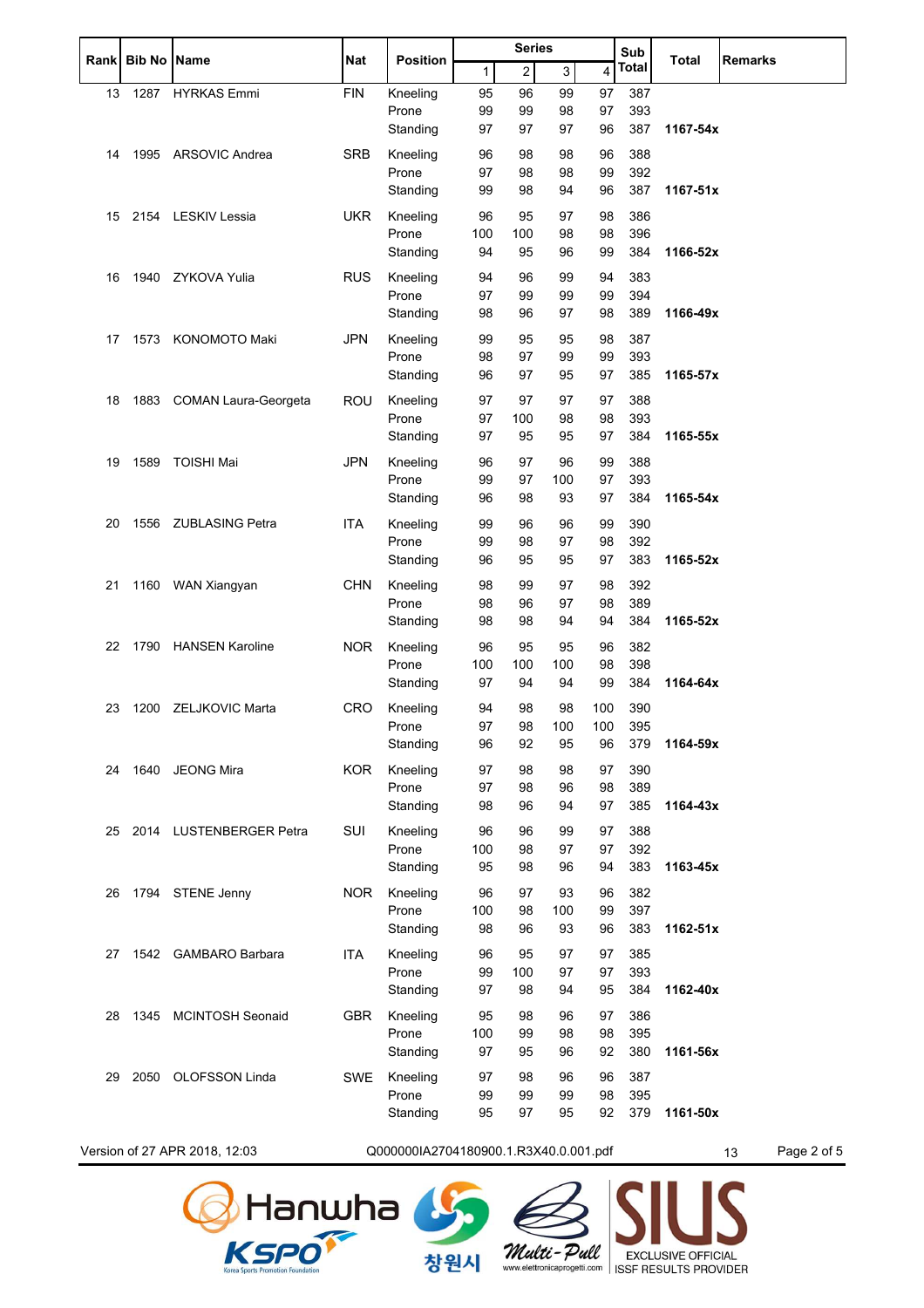| <b>Rank</b> | <b>Bib No</b> | <b>Name</b>                   | Nat        | <b>Position</b>                       | <b>Series</b> |                |     |     | Sub          | <b>Total</b> | <b>Remarks</b>    |
|-------------|---------------|-------------------------------|------------|---------------------------------------|---------------|----------------|-----|-----|--------------|--------------|-------------------|
|             |               |                               |            |                                       | $\mathbf{1}$  | $\overline{c}$ | 3   | 4   | <b>Total</b> |              |                   |
| 30          | 1246          | <b>IBSEN Rikke Maeng</b>      | <b>DEN</b> | Kneeling                              | 97            | 95             | 98  | 98  | 388          |              |                   |
|             |               |                               |            | Prone                                 | 98            | 98             | 95  | 96  | 387          |              |                   |
|             |               |                               |            | Standing                              | 97            | 95             | 96  | 98  | 386          | 1161-48x     |                   |
| 31          | 1905          | <b>GALASHINA Anastasija</b>   | <b>RUS</b> | Kneeling                              | 95            | 99             | 98  | 96  | 388          |              |                   |
|             |               |                               |            | Prone                                 | 98            | 100            | 98  | 98  | 394          |              |                   |
|             |               |                               |            | Standing                              | 97            | 92             | 91  | 99  | 379          | 1161-46x     |                   |
| 32          | 1197          | PEJCIC Snjezana               | <b>CRO</b> | Kneeling                              | 98            | 96             | 95  | 100 | 389          |              |                   |
|             |               |                               |            | Prone                                 | 98            | 99             | 99  | 99  | 395          |              |                   |
|             |               |                               |            | Standing                              | 95            | 94             | 93  | 94  | 376          | 1160-61x     |                   |
| 33          | 2049          | <b>NORMANN Anna</b>           | <b>SWE</b> | Kneeling                              | 98            | 96             | 92  | 97  | 383          |              |                   |
|             |               |                               |            | Prone                                 | 99            | 100            | 100 | 100 | 399          |              |                   |
|             |               |                               |            | Standing                              | 95            | 95             | 95  | 93  | 378          | 1160-54x     |                   |
| 34          | 2009          | <b>CHRISTEN Nina</b>          | <b>SUI</b> | Kneeling                              | 98            | 98             | 99  | 98  | 393          |              |                   |
|             |               |                               |            | Prone                                 | 99            | 98             | 99  | 94  | 390          |              |                   |
|             |               |                               |            | Standing                              | 96            | 95             | 94  | 92  | 377          | 1160-48x     |                   |
| 35          | 1553          | SENA Sabrina                  | <b>ITA</b> | Kneeling                              | 96            | 94             | 94  | 96  | 380          |              |                   |
|             |               |                               |            | Prone                                 | 99            | 99             | 99  | 99  | 396          |              |                   |
|             |               |                               |            | Standing                              | 92            | 97             | 97  | 97  | 383          | 1159-47x     |                   |
| 36          | 1501          | JAMBOZORG Mahlagha            | <b>IRI</b> | Kneeling                              | 97            | 93             | 96  | 92  | 378          |              |                   |
|             |               |                               |            | Prone                                 | 100           | 100            | 99  | 98  | 397          |              |                   |
|             |               |                               |            | Standing                              | 95            | 95             | 95  | 98  | 383          | 1158-50x     |                   |
| 37          | 1380          | <b>KOESTEL Beate</b>          | <b>GER</b> | Kneeling                              | 93            | 96             | 96  | 96  | 381          |              |                   |
|             |               |                               |            | Prone                                 | 98            | 98             | 99  | 99  | 394          |              |                   |
|             |               |                               |            | Standing                              | 97            | 96             | 95  | 95  | 383          | 1158-47x     |                   |
| 38          |               | 1912 KHOROSHEVA Polina        | <b>RUS</b> | Kneeling                              | 99            | 97             | 96  | 96  | 388          |              |                   |
|             |               |                               |            | Prone                                 | 99            | 99             | 97  | 98  | 393          |              |                   |
|             |               |                               |            | Standing                              | 92            | 93             | 97  | 95  | 377          | 1158-45x     |                   |
| 39          | 2074          | PLENGSAENGTHONG               | <b>THA</b> | Kneeling                              | 97            | 97             | 98  | 96  | 388          |              |                   |
|             |               | Ratchadaporn                  |            | Prone                                 | 100           | 99             | 99  | 100 | 398          |              |                   |
|             |               |                               |            |                                       |               |                |     |     |              |              |                   |
|             |               |                               |            | Standing                              | 95            | 91             | 94  | 91  | 371          | 1157-49x     |                   |
| 40          | 1340          | <b>GLEESON Katie</b>          | GBR        | Kneeling                              | 95            | 98             | 98  | 99  | 390          |              |                   |
|             |               |                               |            | Prone                                 | 100           | 99<br>94       | 99  | 96  | 394          |              |                   |
|             |               |                               |            | Standing                              | 88            |                | 95  | 96  | 373          | 1157-46x     |                   |
| 41          | 1321          | <b>GOMEZ Judith</b>           | <b>FRA</b> | Kneeling                              | 94            | 97             | 96  | 94  | 381          |              |                   |
|             |               |                               |            | Prone                                 | 99            | 98             | 99  | 99  | 395          |              |                   |
|             |               |                               |            | Standing                              | 95            | 95             | 94  | 97  | 381          | 1157-43x     |                   |
| 42          |               | 1764 GANKHUYAG Nandinzaya     | <b>MGL</b> | Kneeling                              | 95            | 96             | 97  | 97  | 385          |              |                   |
|             |               |                               |            | Prone                                 | 98            | 98             | 96  | 99  | 391          | 1157-40x     |                   |
|             |               |                               |            | Standing                              | 95            | 96             | 93  | 97  | 381          |              |                   |
| 43          | 2023          | DEMJEN PESKOVA Daniela SVK    |            | Kneeling                              | 97            | 96             | 94  | 95  | 382          |              |                   |
|             |               |                               |            | Prone                                 | 99            | 99             | 100 | 99  | 397          |              |                   |
|             |               |                               |            | Standing                              | 92            | 97             | 95  | 93  | 377          | 1156-55x     |                   |
| 44          | 1461          | NITHYANADAM Gaayathri         | <b>IND</b> | Kneeling                              | 96            | 97             | 96  | 95  | 384          |              |                   |
|             |               |                               |            | Prone                                 | 98            | 98             | 98  | 100 | 394          |              |                   |
|             |               |                               |            | Standing                              | 95            | 95             | 95  | 93  | 378          | 1156-55x     |                   |
| 45          | 1219          | FOISTOVA Nikola               | CZE        | Kneeling                              | 100           | 98             | 94  | 96  | 388          |              |                   |
|             |               |                               |            | Prone                                 | 96            | 98             | 97  | 99  | 390          |              |                   |
|             |               |                               |            | Standing                              | 93            | 93             | 95  | 97  | 378          | 1156-48x     |                   |
| 46          | 1460          | <b>MOUDGIL Anjum</b>          | <b>IND</b> | Kneeling                              | 97            | 96             | 95  | 98  | 386          |              |                   |
|             |               |                               |            | Prone                                 | 97            | 99             | 97  | 99  | 392          |              |                   |
|             |               |                               |            | Standing                              | 94            | 95             | 94  | 95  | 378          | 1156-45x     |                   |
|             |               | Version of 27 APR 2018, 12:03 |            | Q000000IA2704180900.1.R3X40.0.001.pdf |               |                |     |     |              |              | Page 3 of 5<br>13 |
|             |               |                               |            |                                       |               |                |     |     |              |              |                   |





창원시

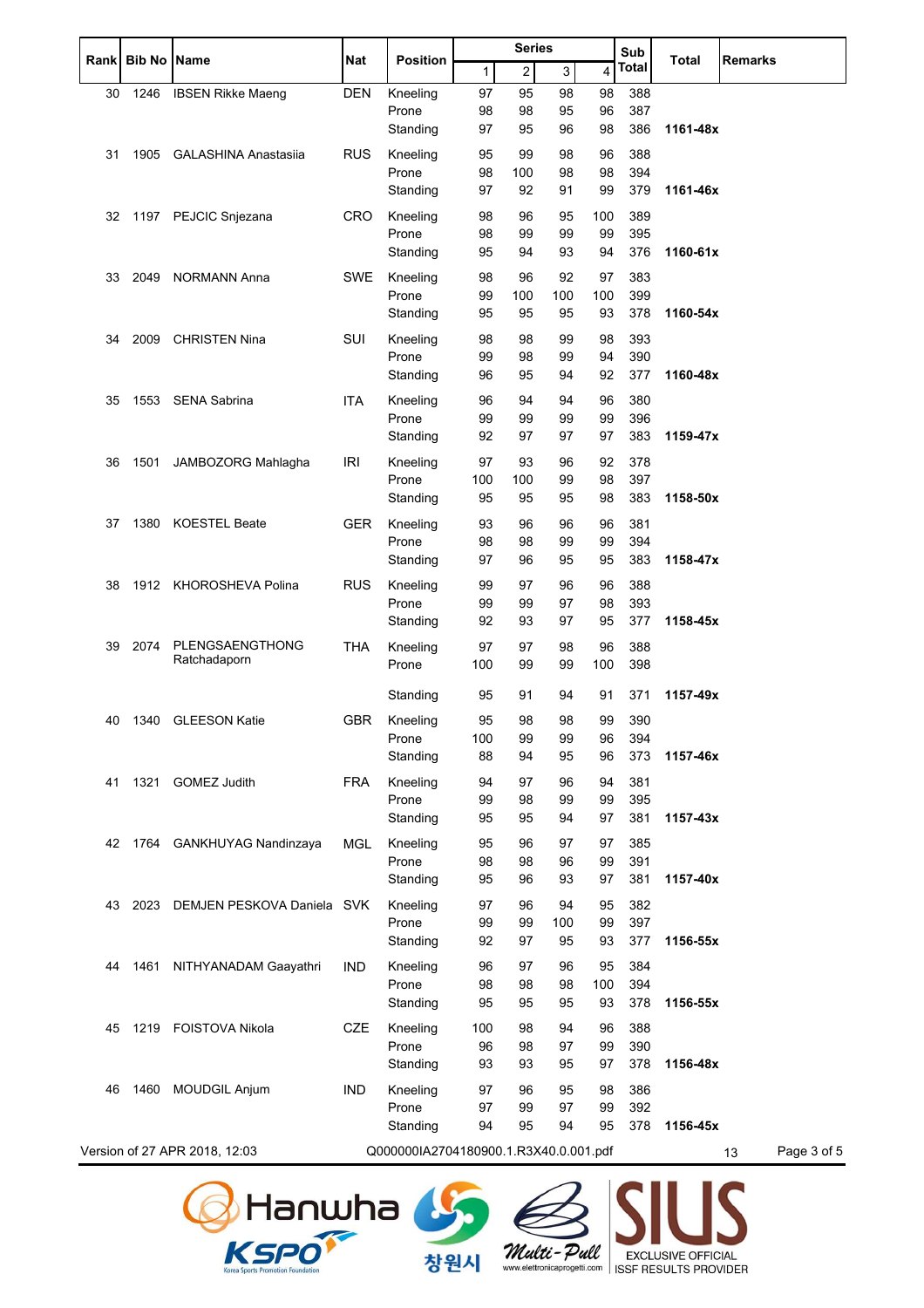|      |      | <b>Bib No   Name</b>            | Nat        | <b>Position</b>                       | <b>Series</b> |                |              | Sub      | Total      | <b>Remarks</b> |                   |
|------|------|---------------------------------|------------|---------------------------------------|---------------|----------------|--------------|----------|------------|----------------|-------------------|
| Rank |      |                                 |            |                                       | 1             | $\overline{c}$ | $\mathbf{3}$ | 4        | Total      |                |                   |
| 47   |      | 1965 VELOSO Martina Lindsay     | <b>SGP</b> | Kneeling                              | 96            | 96             | 98           | 93       | 383        |                |                   |
|      |      |                                 |            | Prone                                 | 99            | 99             | 98           | 95       | 391        |                |                   |
|      |      |                                 |            | Standing                              | 94            | 94             | 97           | 96       | 381        | 1155-49x       |                   |
| 48   | 2188 | <b>MARTIN Mackensie Rae</b>     | <b>USA</b> | Kneeling                              | 97            | 100            | 95           | 96       | 388        |                |                   |
|      |      |                                 |            | Prone                                 | 97            | 100            | 99           | 96       | 392        |                |                   |
|      |      |                                 |            | Standing                              | 93            | 95             | 94           | 93       | 375        | 1155-45x       |                   |
| 49   |      | 1236 VOGNAROVA Gabriela         | <b>CZE</b> | Kneeling                              | 95            | 97             | 92           | 93       | 377        |                |                   |
|      |      |                                 |            | Prone                                 | 98            | 97             | 98           | 98       | 391        |                |                   |
|      |      |                                 |            | Standing                              | 95            | 96             | 98           | 98       | 387        | 1155-42x       |                   |
| 50   |      | 1034 HOFMANN Olivia             | <b>AUT</b> | Kneeling                              | 95            | 94             | 98           | 96       | 383        |                |                   |
|      |      |                                 |            | Prone                                 | 97            | 99             | 96           | 98       | 390        |                |                   |
|      |      |                                 |            | Standing                              | 93            | 98             | 95           | 96       | 382        | 1155-36x       |                   |
| 51   | 1386 | ROESKEN Eva                     | <b>GER</b> | Kneeling                              | 95            | 95             | 95           | 96       | 381        |                |                   |
|      |      |                                 |            | Prone                                 | 100           | 98             | 99           | 97       | 394        |                |                   |
|      |      |                                 |            | Standing                              | 94            | 94             | 95           | 96       | 379        | 1154-49x       |                   |
| 52   |      | 1279 VORONOVA Anzela            | <b>EST</b> | Kneeling                              | 96            | 97             | 96           | 97       | 386        |                |                   |
|      |      |                                 |            | Prone                                 | 98            | 98             | 96           | 98       | 390        |                |                   |
|      |      |                                 |            | Standing                              | 94            | 96             | 96           | 92       | 378        | 1154-47x       |                   |
| 53   |      | 1524 ENGLER Tal                 | <b>ISR</b> | Kneeling                              | 96            | 99             | 93           | 96       | 384        |                |                   |
|      |      |                                 |            | Prone                                 | 97            | 97             | 99           | 96       | 389        |                |                   |
|      |      |                                 |            | Standing                              | 95            | 93             | 97           | 96       | 381        | 1154-43x       |                   |
| 54   |      | 2187 MADDALENA Sagen            | <b>USA</b> | Kneeling                              | 97            | 97             | 98           | 94       | 386        |                |                   |
|      |      |                                 |            | Prone                                 | 95            | 98             | 97           | 97       | 387        |                |                   |
|      |      |                                 |            | Standing                              | 97            | 97             | 93           | 94       | 381        | 1154-43x       |                   |
|      |      | 1087 MARTYNOVA Maria            | <b>BLR</b> | Kneeling                              | 93            | 98             | 95           | 96       | 382        |                |                   |
| 55   |      |                                 |            | Prone                                 | 99            | 97             | 100          | 97       | 393        |                |                   |
|      |      |                                 |            | Standing                              | 93            | 96             | 95           | 95       | 379        | 1154-39x       |                   |
|      |      |                                 |            |                                       |               |                |              |          |            |                |                   |
| 56   | 2043 | JOHANSSON Lotten                | SWE        | Kneeling<br>Prone                     | 98<br>98      | 95<br>99       | 97<br>96     | 96<br>98 | 386<br>391 |                |                   |
|      |      |                                 |            | Standing                              | 93            | 93             | 97           | 94       | 377        | 1154-36x       |                   |
|      |      |                                 |            |                                       |               |                |              |          |            |                |                   |
| 57   | 1249 | <b>NIELSEN Stine</b>            | DEN        | Kneeling<br>Prone                     | 96<br>93      | 96<br>96       | 97<br>97     | 91<br>98 | 380<br>384 |                |                   |
|      |      |                                 |            | Standing                              | 96            | 98             | 99           | 95       | 388        | 1152-48x       |                   |
|      |      |                                 |            |                                       |               |                |              |          |            |                |                   |
| 58   |      | 1607 MALINOVSKAYA Alexandra KAZ |            | Kneeling<br>Prone                     | 98<br>95      | 99<br>99       | 96<br>96     | 96<br>96 | 389<br>386 |                |                   |
|      |      |                                 |            | Standing                              | 92            | 92             | 94           | 99       | 377        | 1152-43x       |                   |
|      |      |                                 |            |                                       |               |                |              |          |            |                |                   |
| 59   |      | 2008 BRUEHLMANN Andrea          | SUI        | Kneeling<br>Prone                     | 97<br>98      | 97<br>95       | 96           | 94       | 384        |                |                   |
|      |      |                                 |            | Standing                              | 93            | 97             | 98<br>93     | 98<br>94 | 389<br>377 | 1150-43x       |                   |
|      |      |                                 |            |                                       |               |                |              |          |            |                |                   |
| 60   |      | 1313 BRIZE Laurence             | <b>FRA</b> | Kneeling                              | 95            | 97             | 97           | 97       | 386        |                |                   |
|      |      |                                 |            | Prone<br>Standing                     | 100<br>92     | 95<br>94       | 100<br>90    | 97<br>95 | 392<br>371 | 1149-49x       |                   |
|      |      |                                 |            |                                       |               |                |              |          |            |                |                   |
| 61   |      | 1502 KHEDMATI Najmeh            | <b>IRI</b> | Kneeling                              | 97            | 94             | 96           | 96       | 383        |                |                   |
|      |      |                                 |            | Prone                                 | 98            | 93<br>93       | 95<br>93     | 100      | 386        |                |                   |
|      |      |                                 |            | Standing                              | 98            |                |              | 96       | 380        | 1149-42x       |                   |
| 62   |      | 1952 LIM Yee Xien               | <b>SGP</b> | Kneeling                              | 96            | 96             | 97           | 99       | 388        |                |                   |
|      |      |                                 |            | Prone                                 | 95            | 95             | 96           | 97       | 383        |                |                   |
|      |      |                                 |            | Standing                              | 94            | 95             | 96           | 93       | 378        | 1149-34x       |                   |
| 63   | 1324 | <b>MATTE Romane</b>             | <b>FRA</b> | Kneeling                              | 96            | 93             | 93           | 95       | 377        |                |                   |
|      |      |                                 |            | Prone                                 | 100           | 99             | 97           | 98       | 394        |                |                   |
|      |      |                                 |            | Standing                              | 97            | 96             | 95           | 89       | 377        | 1148-50x       |                   |
|      |      | Version of 27 APR 2018, 12:03   |            | Q000000IA2704180900.1.R3X40.0.001.pdf |               |                |              |          |            |                | Page 4 of 5<br>13 |